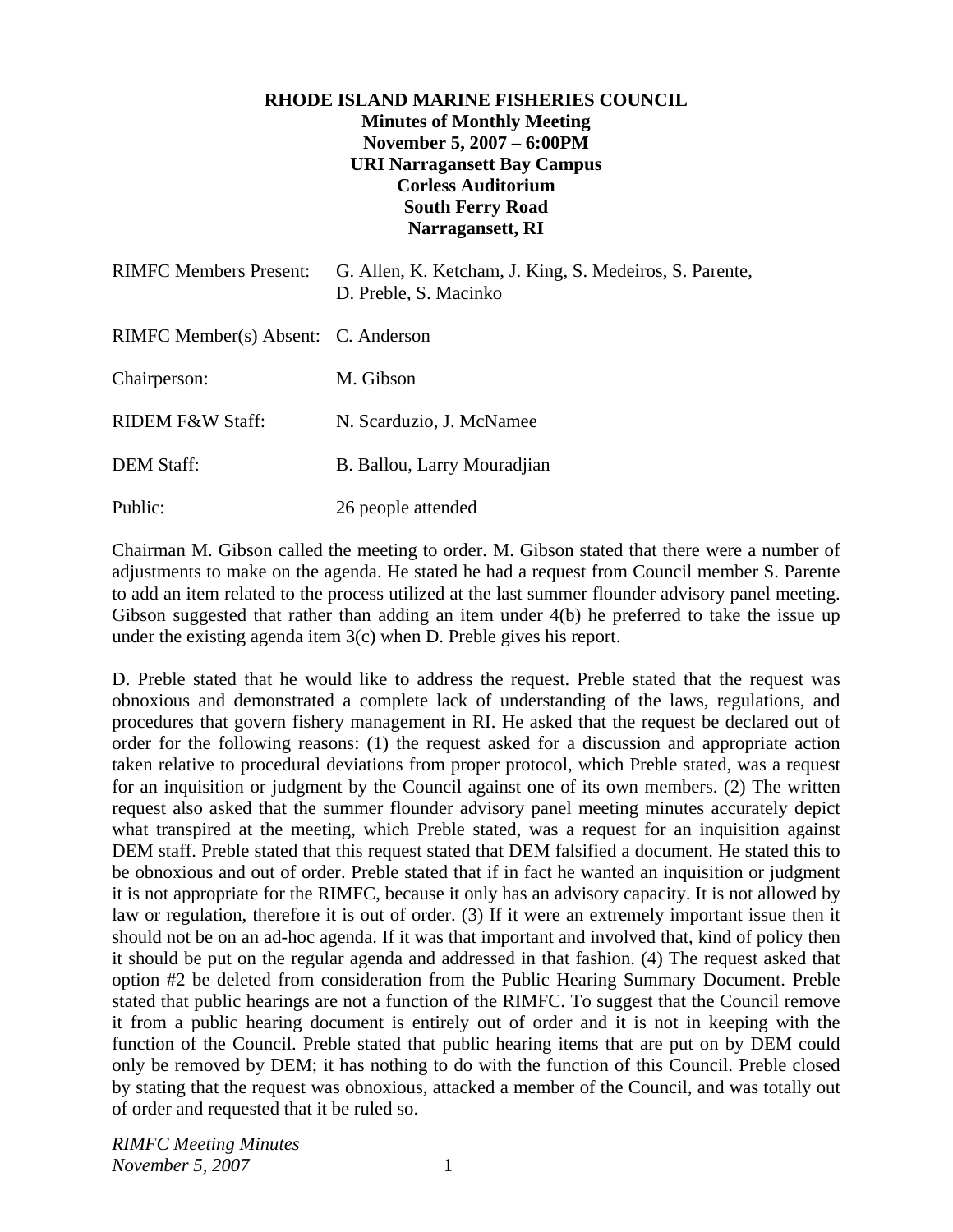M. Gibson asked if S. Parente would like to address the issue since he made the request. Gibson stated that he was looking to the Council for guidance, that he could make a unilateral decision on how to proceed, but would like the Council to work it out.

S. Parente indicated that all he wanted to do was get the facts out as they occurred at the meeting. He stated that he believed there was a violation of Roberts Rules of Order. He indicated that the minutes did not depict what occurred at the meeting.

M. Gibson indicated that he would like to have the Summer Flounder AP report and any discussion about that report and the meeting discussed by the Council under that agenda item 3(c). He did not see the need for a special agenda item that may be outside the notice process. Gibson stated that D. Preble had to give the report on that panel meeting, if there were questions about the meeting or the process that would be the time to raise them and discuss them. Gibson told Parente he would be able to ask questions at that time.

S. Parente stated that he did not have a problem going in that direction; however, he wanted to be able to give a synopsis of what transpired at the meeting. D. Preble stated that would be in his report.

M. Gibson told S. Parente if he felt he needed to add information to that report he would be in a position to do so at that time.

G. Allen wanted to reinforce what M. Gibson stated; he felt that Gibson outlined the correct process; D. Preble should read the report, and if there were comments that anyone wished to add that would be the appropriate time to do so. He indicated that was how the Council had done things in the past and he would like to recommend that the Council proceed in that manner.

M. Gibson asked if there were any other comments from members. Hearing none, he stated that they would proceed as he and the vice-chair, G. Allen, had suggested by taking the issue up under agenda item 3(c).

M. Gibson indicated that he needed to address other agenda items. He stated that he would move item 4(c) up to the beginning of item 4 (New Business) because D. Mendelsohn from Applied Technology & Management, was here to give Council members a presentation about wind power sites. Gibson indicated that the Council had a statutory obligation to advise the Director on matters that could affect marine fishing. Gibson wanted to start the process and hoped that the issue would be deferred to an advisory panel for further review.

M. Gibson stated that he did not see D. Alves from CRMC present to give a report or update the Council on progress of the comprehensive aquaculture plan. He did not think there would be any report so that item would be removed from the agenda. Gibson stated that Alves had not responded to him or staff if he would be coming or not so he did not know what was going on with the progress of the comprehensive plan.

Gibson continued with modifications to the agenda by adding item  $4(g)$  a Public Hearing Summary Document for a November 27, 2007 public hearing, as an FYI item.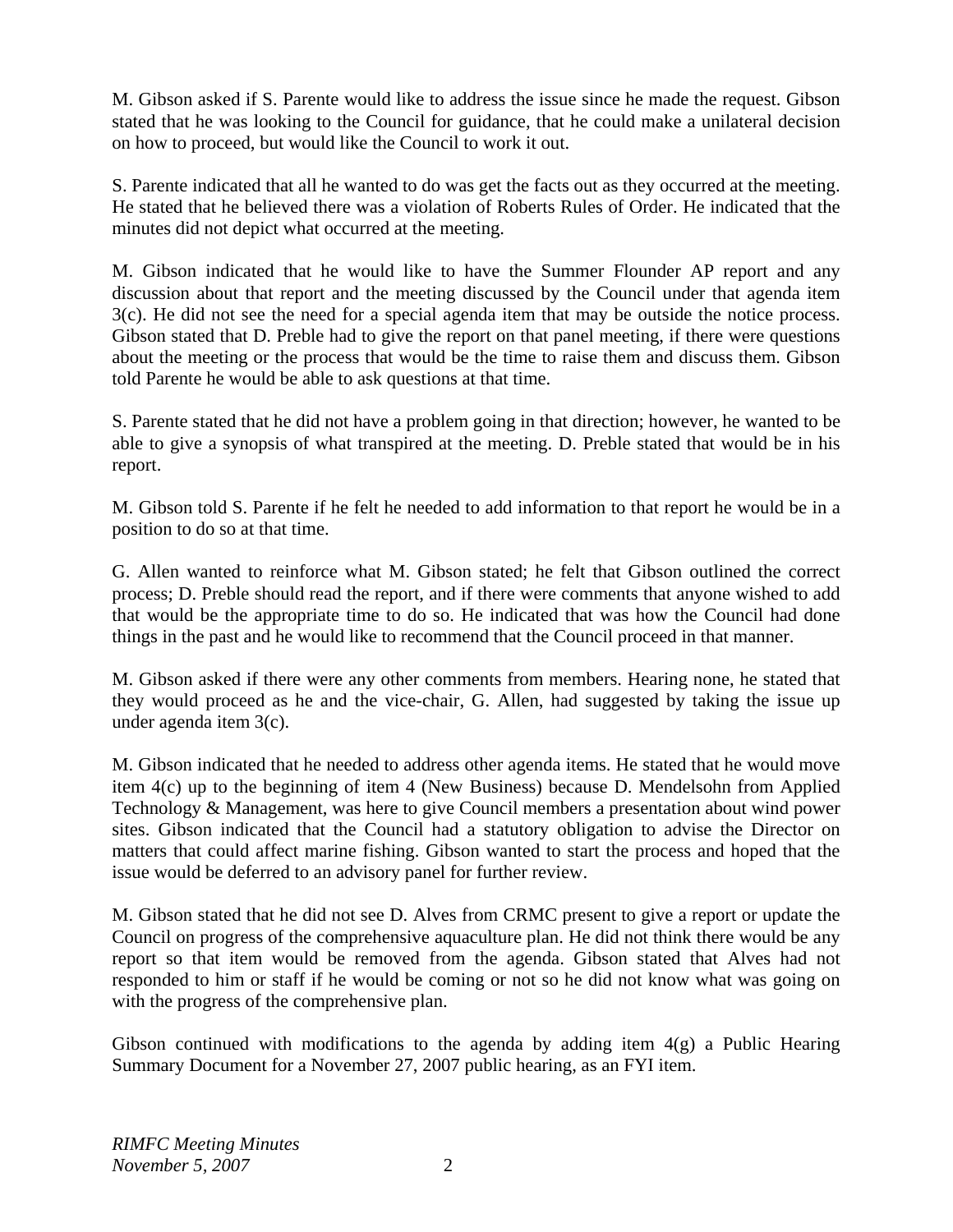Gibson asked if there were any objections by Council members to the changes made to the agenda other than the concerns made by S. Parente. Hearing none, the Council will proceed in that fashion. **There were no objections to approving the agenda as modified therefore the agenda was approved as modified.**

The next agenda item was the approval of the Rhode Island Marine Fisheries Council (Council or RIMFC) meeting minutes from the October 1, 2007 meeting. Gibson asked for a motion to approve the minutes. **S. Medeiros made a motion to approve the minutes. K. Ketcham seconded the motion. M. Gibson asked Council members if there were any objections to approving the October 1, 2007 meeting minutes as written. There were no objections therefore the minutes were approved.** 

## **Advisory Panel Reports:**

*Scup/Black Sea Bass AP (10/16/07)*: K. Ketcham gave the report. He stated that there were 12 people present. Of the 12, there were three AP members and two alternate members. They discussed management of the commercial scup quota for 2008 first. He stated that the panel was informed that the commercial quota for scup would be approximately 50 % lower in 2008 than in 2007. There was discussion on the competing quotas between NMFS and ASMFC, which has resulted in closure of the federal commercial fishery this year. The same situation might occur in 2008. There was concern that continued harvest in State waters by those without a federal permit would produce a sizeable overage that would further impact federal permit holders in 2008. There was discussion on how to manage the quota given the uncertainty of the actions that NMFS would take. One suggestion was to open with a high possession limit in order to harvest the quota before the federal fishery is closed. There was concern over the possibility that other states would open with large possession limits and end up with majority of the quota.

Given the uncertainty of NMFS actions, the panel felt that a recommendation would not be prudent. They were interested in waiting to get a better indication of what the federal government was going to do. Specifically they wanted to know if a lower federal quota was going to be adopted for 2008 and if Pat Kurkel had the authority to close state waters when the federal quota was reached. Once these questions are answered a second advisory panel could be held to make recommendations. Postponing recommendations would preclude the topic from being presented at the next public hearing, however, the State commercial quota does not become available until May  $1<sup>st</sup>$  and another public hearing might be held prior to that date. RIDFW would determine if another pubic hearing was scheduled for the winter or early spring and report back to the Chair of the advisory panel.

The advisory panel tabled recommendations for management of the commercial scup quota in 2008 until the questions posed by the advisory panel were answered.

K. Ketcham stated that the panel then discussed management of the commercial black sea bass quota for 2008. He stated that the panel was informed that the reduction in the black sea bass quota is approximately 35% for 2008. Review of the 2007 landings revealed that none of the sub-period allocations have been fully harvested. Members of the panel indicated that it is because there are not as many black sea bass available rather than a result of the market. Discussion focused mainly on possession limits and whether they should be adjusted. During the last two sub-periods the possession limits were increased because landings were very slow given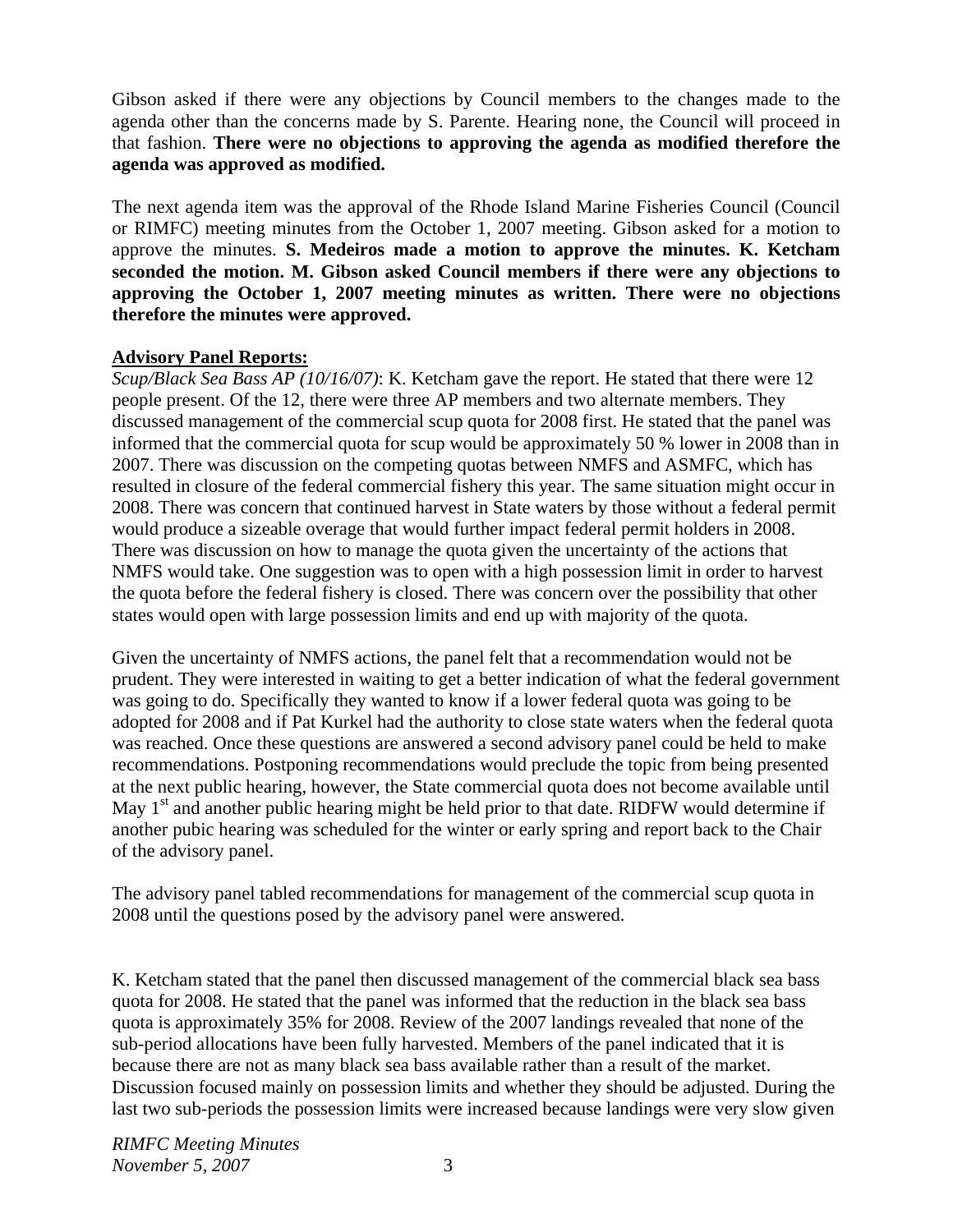the starting possession limits. It was also pointed out that under the current possession limit regime the 2008 quota would have been caught by the end of September but that was with an increase in possession limit from 100 pounds on May 1 to 200 pounds June 17, 300 pounds August 26, then 500 pounds September 16. It was suggested that starting with a slightly higher possession limit on May 1 would not exhaust the quota prematurely even though it is a lower quota because black sea bass do not seem as abundant as a few years ago and if need be RIDFW could drop the limit. The panel agreed that starting with a higher possession limit and then reducing it as needed to keep the fishery open is a better strategy than continuously increasing the limit to avoid landing short of the quota. They felt a starting possession limit of 200 pounds would be reasonable considering the possession limit in 2007 went up to 500 pounds.

By way of vote, the panel recommended unanimously in favor of increasing the starting possession limit on May 1 from 100 pounds to 200 pounds for the commercial fishery.

M. Gibson asked if Council members had any question for K. Ketcham.

G. Allen asked for clarification on the year used for black sea bass, he thought there might have been a type error. K. Ketcham clarified the year was correct there was no error.

G. Allen asked a second question about the scup quota; he wanted to know if the difference between NMFS and ASMFC on federal and state numbers was a migratory issue. K. Ketcham stated it was a Pat Kurkel issue. She did not file her recommendation on the National Registry until February and RI had based the starting time on ASMFC and the Mid Atlantic information. Ketcham stated that in October Ms. Kurkel shut off all the federal vessels fishing for scup even though RI had plenty of state quota left because she thought the federal vessels would be going over. Ketcham stated that they want to avoid that from happening again if there was going to be such a big drop in the scup quota next year.

M. Gibson asked if there were any other questions. He also indicated that the Council would not have to make any recommendation until after the November 27, 2007 public hearing so there would be some time to get answers for the scup advisory panel. Gibson asked Ketcham if the scup AP needed to meet before the November 27, 2007 public hearing.

Ketcham stated that they did not need to meet before the November 27, 2007 public hearing they wanted to see if they could postpone the scup issue for a public hearing for either late winter or early spring because they do not need a scup decision until May 1, 2008.

J. McNamee added in support of K. Ketcham comments indicating that scup had been removed from the November 27, 2007 public hearing so the hearing would only include black sea bass and summer flounder.

*Shellfish Advisory Panel (SAP) (10/22/07)*: J. King gave the report. He stated that the RI Shellfishermen Association requested to have a SAP meeting to develop harvesting times for the High Banks and Greenwich Bay management areas. The panel made a recommendation to stay at status quo for the remainder of 2007 in the High Banks area, which is four hours (8 am to 12 pm) three days per week. King stated that there would be a public hearing held in January 2008 on the Greenwich Bay and other management areas.

M. Gibson asked if there were any comments or question from the Council. There were none.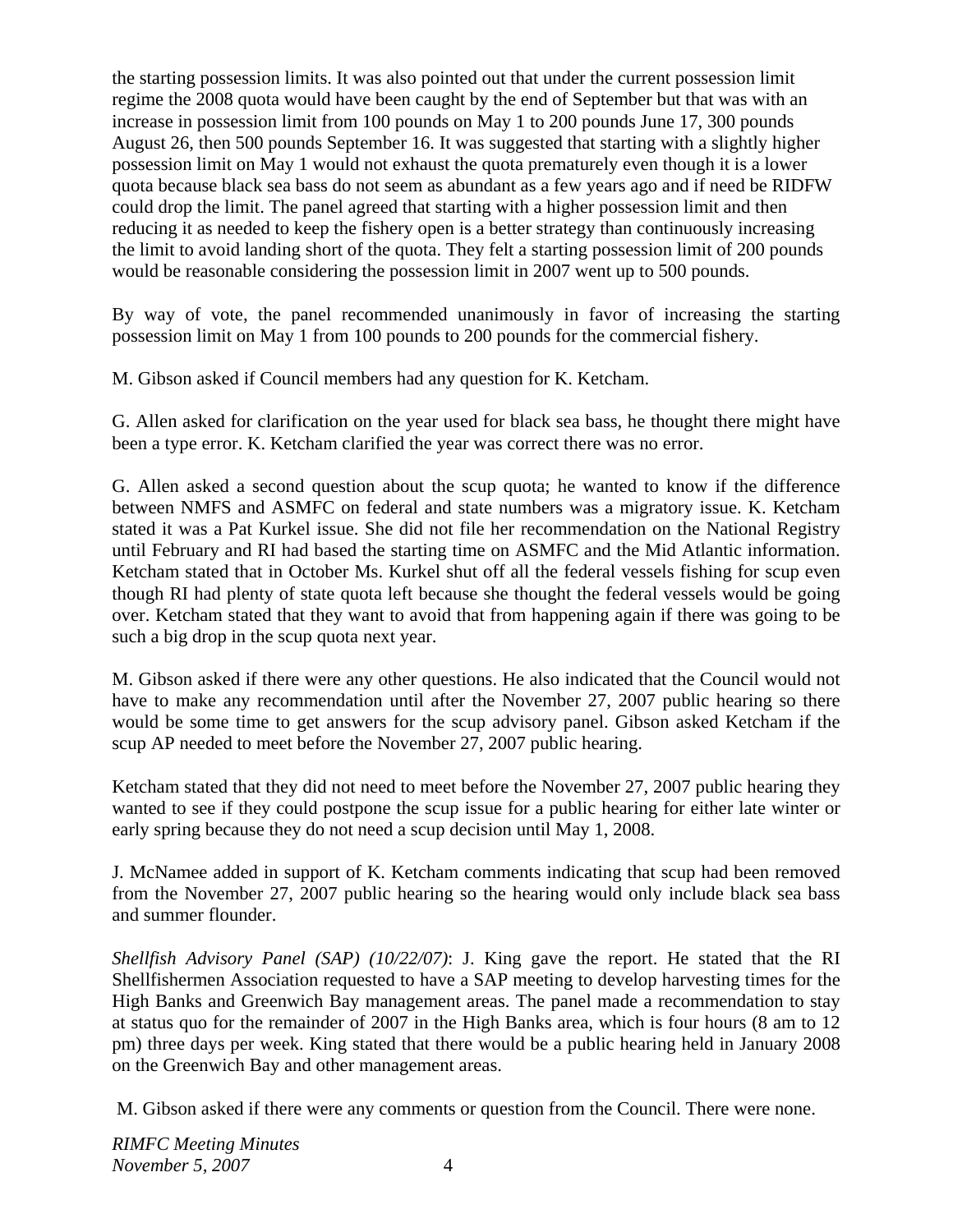*Summer Flounder Advisory Panel (10/23/07)*: D. Preble gave the report and stated that he would like to expedite things by addressing one issue that had already come up. He referenced the Advisory Panel (AP) policy guidelines which stated that the AP would follow Roberts Rules of Order to the extent necessary at the discretion of the AP Chair.

Preble stated that the summer flounder AP met on October 23, 2007 with 22 people in attendance, which included nine members of the AP. The meeting opened with discussion on the commercial quota for 2008. He stated that the Atlantic States Marine Fisheries Commission and the Mid-Atlantic Fishery Management Council adopted a TAL of 15.77 million pounds for 2008, which is about an 8% reduction from the 2007 TAL of 17.11 million pounds. Assuming there are no overages in 2007, the RI commercial quota in 2008 would be about 4% lower than what was available in 2007. The panel was also informed that there had been indication that NMFS would adopt a lower quota for federal waters, which would result in an earlier closure for federal permit holders.

D. Preble indicated that there were three written proposals submitted in regards to the commercial fishery in 2008 and went through each proposal. He explained that there was an interruption at the point when the third proposal was presented. At that point, he pointed out another AP policy, which referred to the authority of the Chair in handling disruptive members and that any panel member with a documented history of being disruptive may be removed from the panel on the recommendation of the Chair of the RIMFC.

Preble stated that there were some problems with the proceedings because of a disruptive member. D. Preble stated that Mr. Robert Mattiucci was loud, obnoxious, and would not let anyone else speak, and interrupted people. Preble stated that he loudly asked him to stop it; Mattiucci did not stop and continued. This resulted in confusion at that point of the meeting. D. Preble requested that this behavior be on the record because if it happens again he would not allow it to happen again. Preble stated that if it happens again he would either adjourn the meeting or ask Mr. Mattiucci to leave. D. Preble stated that he wanted this on the record because if it happens again he will ask that Mr. Mattiucci be removed from the advisory panel.

D. Preble indicated that when the confusion occurred he thought a written proposal had been given to J. McNamee and J. McNamee thought it had been given to Preble. Preble stated that he finally received it. Preble then went through the three proposals. There was a vote taken and on two of the proposals, there was no clear consensus therefore both proposals were brought forward.

Preble stated the panel then voted in favor to have a proposal from C. Brown entitled "Sector Allocation Pilot Program" submitted to the RIMFC for consideration and discussion. Preble indicated that C. Brown was in the audience ready to give his presentation and requested that C. Brown be given the opportunity to give a short presentation to the Council on his proposal.

Preble stated that there was also a request from the panel for a legal opinion on the call in requirement for fluke and documentation on the court case concerning the issue.

S. Medeiros interjected by stating that the Fluke AP does not have the right to come to the Council and tell the Council that they have to hear the C. Brown proposal. Medeiros stated that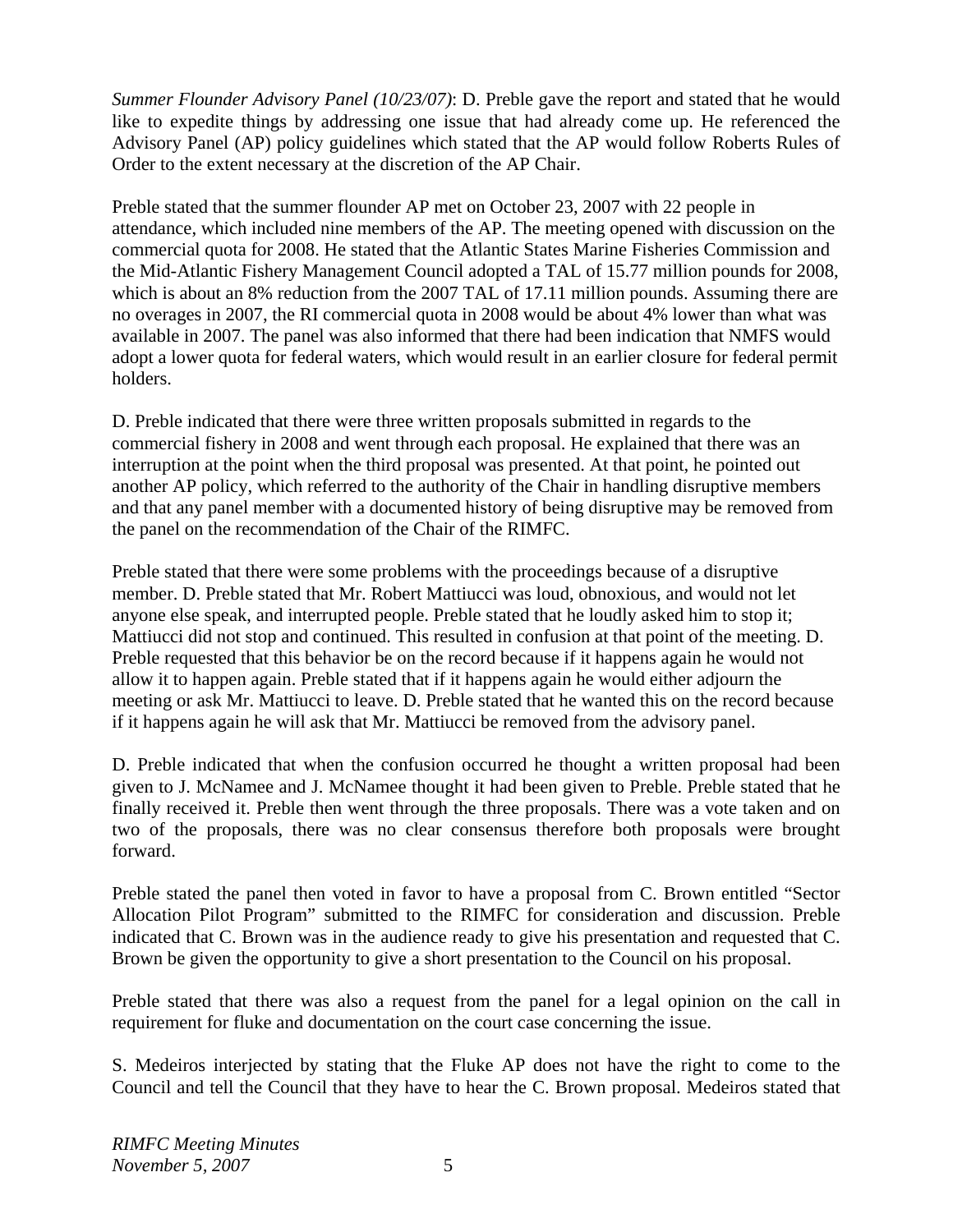he did not have anything against the proposal just that the panel can request that it be heard but not demand that it be heard.

M. Gibson asked J. McNamee what was noticed for the November 27 public hearing and if all the proposals had been noticed. J. McNamee stated that the two proposals; status quo and the proposal to re-split the summer sub period had both been noticed. McNamee stated that at the AP meeting C. Brown stated that he did not intend for his sector allocation proposal to go forward at this public hearing. The AP intended to work it through the Council first.

M. Gibson asked D. Preble why it was important for the Council to hear C. Brown's proposal at this meeting. D. Preble responded that it was not critical and it did not need to be heard at this meeting.

G. Allen recommended that the proposal submitted by C. Brown be referred back to the advisory panel for further discussion.

S. Parente stated he wanted to provide a reiteration of what occurred at the Fluke AP meeting. He indicated that the agenda was non-descriptive, it only mentioned discussion of proposals with no mention of voting on proposals and that proposals be in writing. He indicated that only two written proposals were submitted and made available to voting members and the public. Both proposals were for status quo, there were no other proposals submitted at this point. He stated that a vote for status quo was taken and had won by majority vote. Parente stated that in his opinion this should have been the conclusion of voting and only status quo should have gone forward to the hearing.

S. Parente indicated that C. Brown then gave his presentation regarding sector allocation. Then the in-shore AP member brought up the point that status quo of the previously approved proposal, of the combining of the old summer one and two sub periods for 2007, were not to his liking. Parente then stated that the meeting became convoluted and confusing. A new proposal was made by C. Brown to re-fragment the current summer period into two periods back to where it was prior to the 2007 season. He indicated that the Chair reminded C. Brown that all proposals must be submitted in writing. C. Brown wrote down his proposal and handed it to the Chair. Parente claimed that the proposal was not made available to anyone else. The Chair then allowed a vote on C. Brown's proposal. Parente stated that the vote was 5 in favor and 4 against. Then the Chair allowed a re-vote of the original status quo proposal, which had already won, and this time the vote was 4 in favor and 5 against. Parente believed the re-vote to be in violation of Roberts Rules of Order in that the original vote for the proposal of status quo had not been withdrawn.

Parente went on to discuss the Public Hearing Summary Document, which he felt that proposal #2 had been modified from C. Brown's written proposal as submitted at the AP. He stated that was the deletion of the provision in the summer period aggregate landing program, which terminates the program when 80 % of the summer flounder period quota had been landed. He did not understand where this came from and why.

S. Parente also stated that the Fluke AP minutes did not accurately reflect all that transpired at the meeting because of the confusion that occurred at times. He stated he had requested that this item be put on the agenda so he could have the opportunity to make a motion.

M Gibson stated that he could still make a motion. Gibson explained that there was no need to have a separate agenda item when it could be discussed under an already existing agenda item.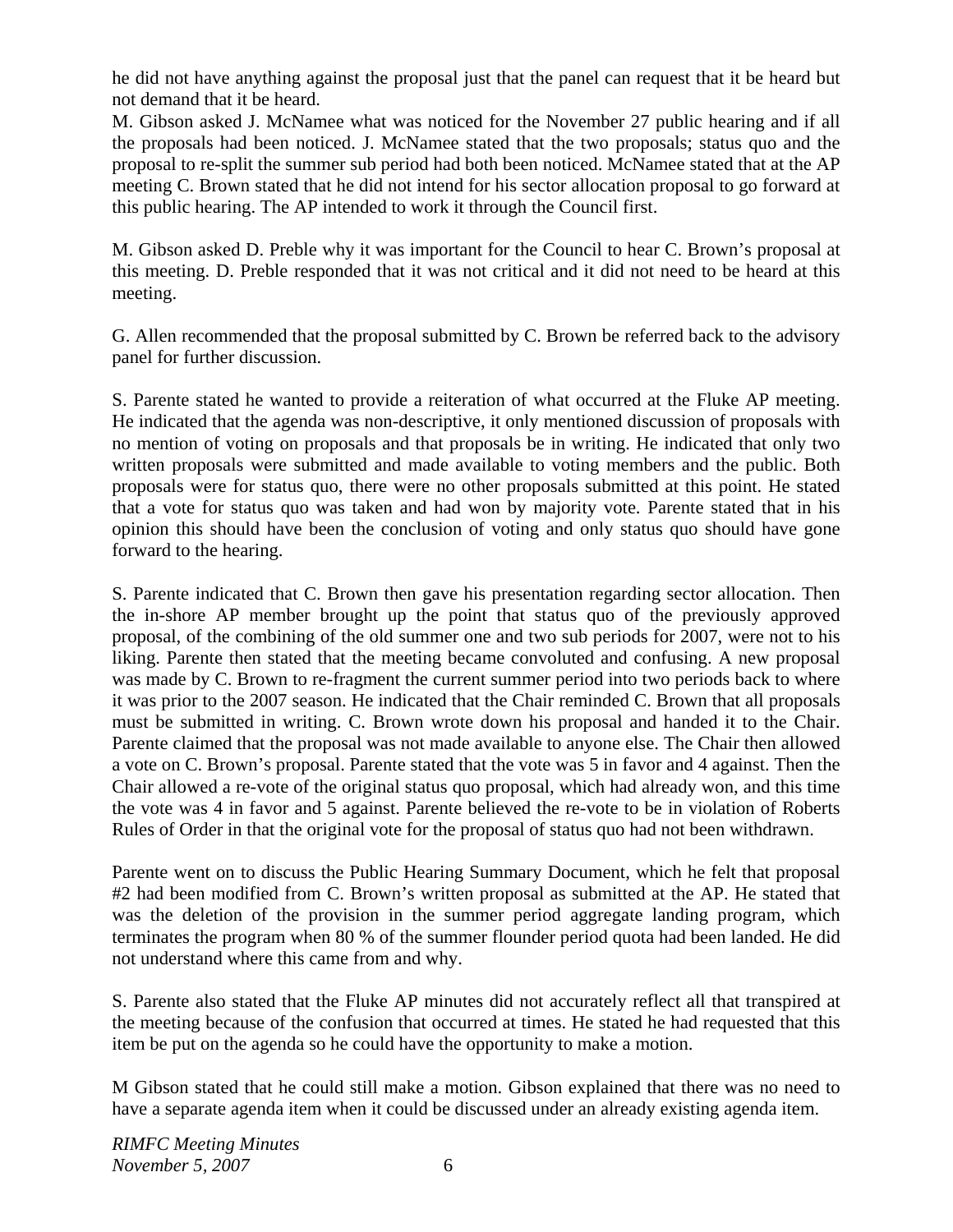## **S. Parente stated that he would like to make a motion that all options with the exception of the status quo option be deleted from the public hearing summary document for the November 27, 2007 public hearing.**

M. Gibson clarified for the Council indicating that the public hearing had already been noticed in the Providence Journal and the document had already been made available to the public even if it were declared out of order he did not think there was anything that could be done about this at this point.

M. Gibson asked if there was a second to the motion.

S. Medeiros asked if the minutes could be amended. He stated this was a very different story from the minutes.

M. Gibson stated that he did not have a problem amending the minutes. He indicated that he did not have a problem with anyone who was present at the AP meeting to bring to the attention of the Chair, D. Preble, a request to modify the minutes. If D. Preble agreed to modify the minutes then the staff would do it. However, this Council has entrusted their panel Chairs to run these meeting and conduct Council business on behalf of the Council, and it is a difficult task at times.

D. Preble stated that there was some selective memory occurring, that the initial proposal came from C. Granquist and it came early on. He also stated that the proposals were requested to be in writing so that there was no confusion at the meeting over what exactly the proposal was, it makes it easier for how we conduct business.

M. Gibson suggested that S. Parente work with D. Preble to provide Preble with modifications to the AP minutes. If Preble concurs with the modifications then staff can make those adjustments. Gibson also addressed the request that the C. Brown proposal be referred to the AP for discussion.

K. Ketcham stated he would like to speak to two items. He stated, regarding the meeting minutes, that he was present and as far as he could recall he thought DFW staff did a fine job of encompassing what took place and entering it correctly. He indicated there was a lot of discrepancies and a lot of things going on at the meeting but as far as a summary of what happened he felt it was accurate. Secondly, the AP made it very clear that they wanted the C. Brown proposal to go to the Council for the Council to hear from C. Brown directly. C. Brown had already given his presentation to the AP. Ketcham stated that the AP wanted to get feedback from the Council on this proposal. Ketcham stated that it would be appropriate to hear from Brown before referring it back to the AP.

M. Gibson stated that he did not have the flexibility with the agenda for tonight but he had no problem having staff place it on the agenda next time with the understanding that the AP needed to deal with it and make formal recommendation to this Council. If there is consensus from the Council for interest in this, it will be on an AP agenda in the future.

K. Ketcham stated he thought the Council should hear the presentation first then decide what they want the AP to do with it before the Council sends it back to them, because they have already heard it and they are waiting to get direction from this Council.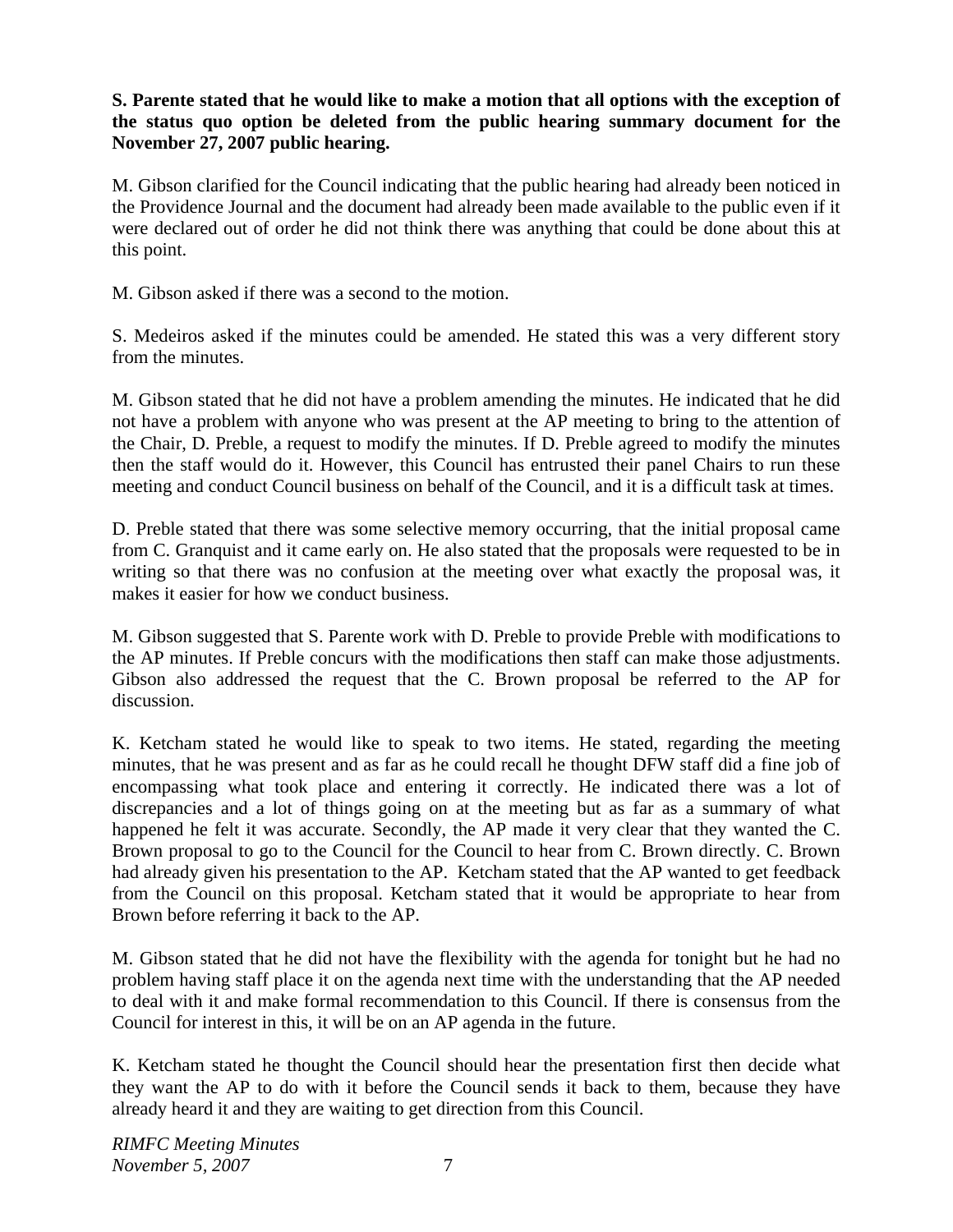M. Gibson stated he could put it on a future agenda.

D. Preble asked for one last word, he stated that he wanted to make sure that the disruptive behavior at the AP meeting was part of the record. M. Gibson stated that the Council heard him loud and clear and there was no disagreement from the Council. Gibson stated that he had asked that individual to leave a Council meeting before but there was no Sergeant at Arms present so Gibson did not want to force the issue himself. Gibson stated if D. Preble made a report to the Council of a problem with an AP member, this Council was prepared to act.

S. Medeiros stated that he still had a problem with the Fluke AP minutes, if it happened as S. Parente stated. He wanted to know if there was a first proposal that was passed, then later changed, why it was not mentioned in the minutes.

M. Gibson stated that there was an opportunity to rewrite the minutes but the bottom line was that both proposals would go to the public hearing and people would be able to comment on both proposals. The concern is whether one of them gets an asterisk as an AP endorsed option on the power point presentation.

D. Preble gave his final comments about the AP meeting by stating that it made little difference since there was no consensus either way. Both proposals were on the public hearing agenda and getting exact minutes of the meeting was difficult based on the disruption at the meeting. He stated if it were worth the time to hash out what the time sequence was then he would be in favor of it but he did not see the importance of doing that.

S. Parente stated that he would like to have the minutes modified. M. Gibson indicated that Parente would have to provide input directly to Chairmen D. Preble. Gibson stated that if Preble agrees with having those minutes changed staff would draft them in that manner and they would be brought before the Council for review a second time.

S. Parente asked about the public hearing summary document with the 80% cut off being deleted, that was never brought up at the AP. He wanted to know how it got in to the public hearing document.

J. McNamee asked for members to recall the meeting where the advisory panel procedures were discussed and in particular this very item that he explained was a standard operating procedure. All proposals that come forward to the advisory panels whether they are voted on or not, or whether they are approved or not are put in the public hearing summary document. McNamee stated that he followed that criteria in this case. He also stated that he did not indicate if one was preferred over another they were just listed as proposal one, and two.

S. Parente still wanted to know where the 80% deletion had come from. J. McNamee asked the Chair if he wanted him to discuss that further and mentioned it had been an internal decision.

M. Gibson stated that he was not interested in identifying individuals who may have made proposals. He indicated that this is normal procedure; all proposals go forward to the public hearing.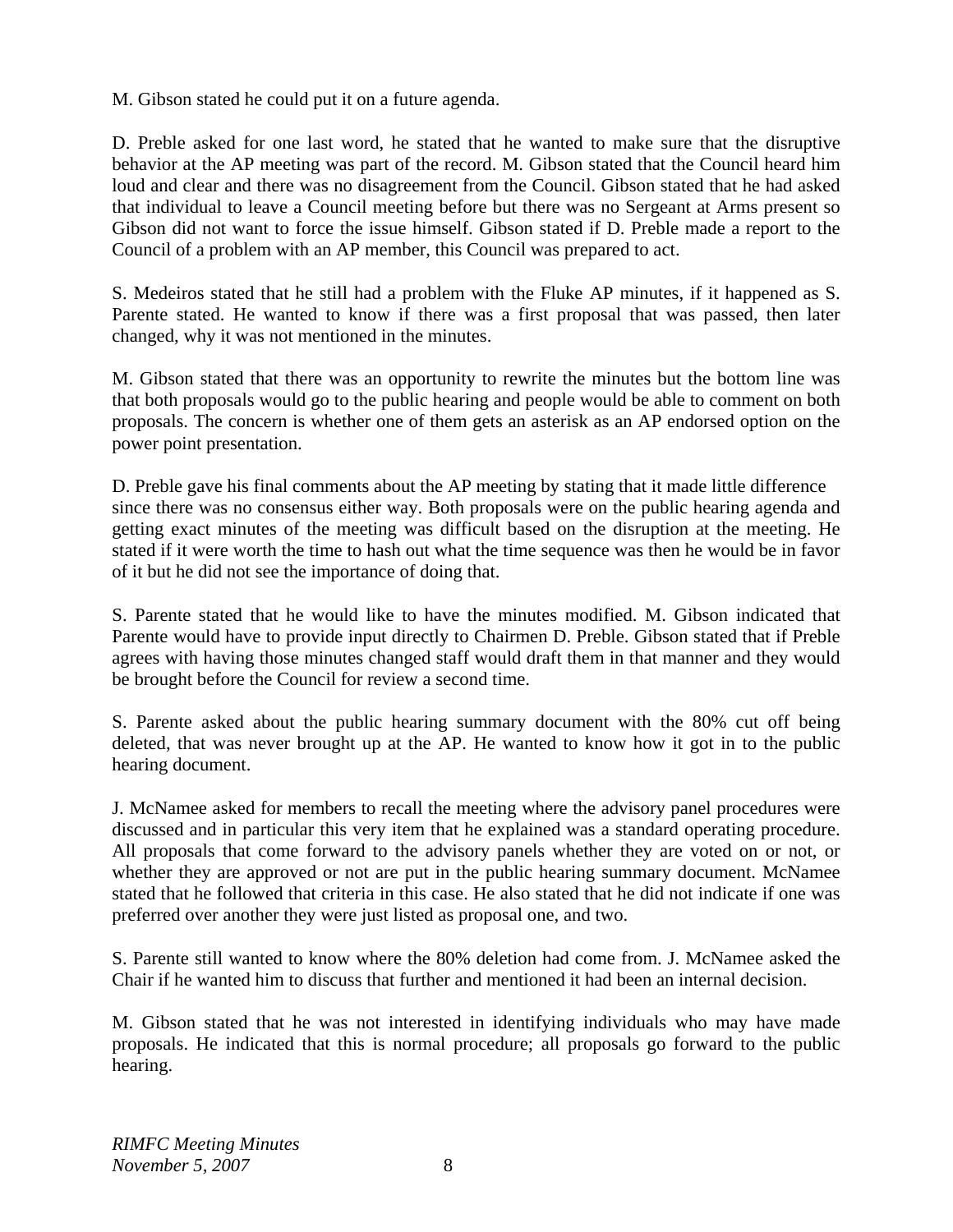S. Parente stated that he had an issue with that placed in the public document when it had not been discussed at the public hearing.

M. Gibson stated that the preparation of public hearing materials and public hearings are conducted under the authority of the Department and the Department determines what may be relevant to take public comment on.

G. Allen stated that in the future it would be better for an advisory panel to be given specific tasks instead of a general agenda item.

#### **New Business:**

*Industry /Council input on wind power sites*: M. Gibson introduced D. Mendelsohn from Applied Technology & Management who was a consultant to the Governors' Energy Office. Gibson explained that some Council members had already been involved in the process as stakeholders; however, because of statutory requirements to the Director this Council needed to weigh in on the issue and provide comments to the Director. Gibson asked Mr. Mendelsohn to brief the Council on wind power sites and what the impacts might be relative to marine fisheries.

D. Mendelsohn stated that his firm had been working for the Governors' Energy Office to determine the feasibility of developing 15% of the state's aggregate annual electric usage, the load that the state uses from electricity, from wind power. The state has agreed to develop up to 15% of the state's energy usage from renewable resources by the year 2012. This project is a piece of that bigger project where his firm would be looking at wind power. They were asked to look over the whole state to see if it was feasible or not. They found that approximately 98% of the states' wind resources are offshore.

Mendelsohn stated that further screening produced a map of various potential areas, which were based on wind speed. These areas are areas of less than 65 feet in depth. He indicated that they ended up with ten sites. He reviewed a slide referencing energy usage, which corresponded to energy generated at each site. He indicated that he had a more in depth presentation but this was just a short presentation. Mendelsohn stated that by combining two areas there could be enough energy produced to reach the Governors' 15% goal. They have met with various stakeholders to determine what issues are of concern with each site in order to proceed in this process. He stated that there were a number of issues that have been brought to their attention. No areas have been ruled out at this point, everything would be looked at.

There were a few questions and comments from the Council. M. Gibson stated that this Council at some point would have to provide input to the Director. Gibson suggested that this issue be referred to the industry advisory committee. He indicated that Mr. Mendelsohns' group could provide a more detailed presentation to the IAC and the IAC could give this Council feedback from all the fishery sectors.

#### **S. Medeiros made a request to send this to the IAC for consideration provided Applied Technology & Management would give a much more detailed presentation.**

M. Gibson asked K. Ketcham when he would like to schedule this for an IAC meeting. K. Ketcham thought it would be appropriate for sometime after the first of the year.

*Update on meetings regarding comprehensive aquaculture plan (10/11/07)*: M. Gibson indicated that D. Alves was not present so there was no report on the progress of the aquaculture plan.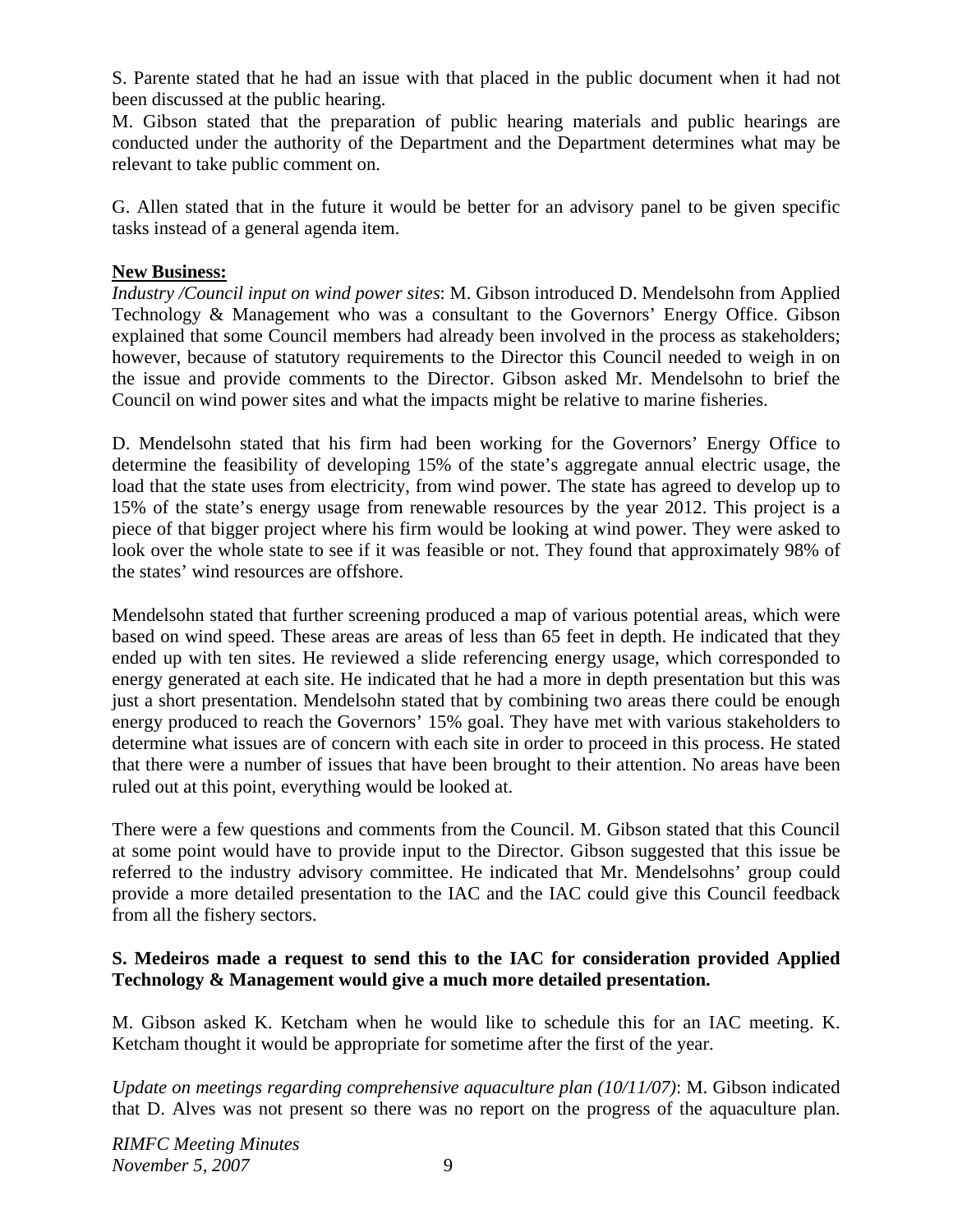Gibson stated that J. King had some mounting concerns and wanted the Council to have a brief discussion about the status of the comprehensive aquaculture plan and the process.

J. King stated that he and other Council members had hoped that the aquaculture plan process, which had started this past summer, would be completed or near completion before the beginning of the 2008 year. He stated that as far as he could see, as well as others involved in the process, nothing had been done up to last month when M. McGivney stood up at one of the aquaculture meetings and requested they sit down and do some nuts and bolts. King claimed that if McGivney had not stood up and asked for more progress there would still be nothing done on this plan. King pointed out that the Council, in a good faith effort, had reviewed and given input on (7) seven aquaculture lease expansions based on the fact that there would be a plan in place and these expansions would be subject to the new comprehensive aquaculture plan guidelines.

King stated that D. Alves has the responsibility to report to this Council once a month and provide updates. This was now the second month where he had not reported to the Council. J. King indicated that D. Alves was expecting K. Ketcham, King or other Council members to provide updates on his behalf. King indicated that they were not paid for providing this information; however, D. Alves was paid. This is his project as the state aquaculture coordinator and King believed that Alves should be reporting to the Council. King felt that Alves had passed his work on to other people during this process and had not done anything. King reiterated that providing updates was not Council members' responsibility, they were involved, as part of a workshop to help Alves perform his duties but King does not see Alves doing his job. King in closing stated Alves was not present again and he wished he had been here to give his input.

M. Gibson stated that he would relay Council concerns to the Director, also L. Mouradjian, Associate Director, and B. Ballou, who were both in the audience, would inform the Director of the Council's dissatisfaction with the plan progress. Gibson stated that this Council started the process in motion with Council actions and we were all hopeful that a comprehensive aquaculture plan would come out of this process. He explained that the Council even resumed consideration of applications because of the commitment that CRMC had made to produce that plan.

K Ketcham stated that he wanted to concur with what J. King had stated. He also felt that since the (7) aquaculture extensions had been reviewed by this Council which were reviewed based on good faith that we were all moving forward with this process toward creating a comprehensive aquaculture plan. He stated that it seemed that since they got Council approval, and what they wanted, now it is on the back burner and they seem to be putting it off on to this Council. Ketcham did not feel an adequate job had been done. He indicated that CRMC was trying to get everyone else to do the job and that was not right. He stated that D. Alves needed to get this completed.

M. Gibson reiterated that these concerns would be brought to the DEM Director. He mentioned that the Director sits on the CRMC Council and he would be made aware of the RIMFC concerns.

*Council comments on October 24, 2007 Public Hearing items*: J. McNamee reviewed the power point presentation that was presented at the public hearing. He also made note that a summary of public comments from the public hearing had been included in Council member packets.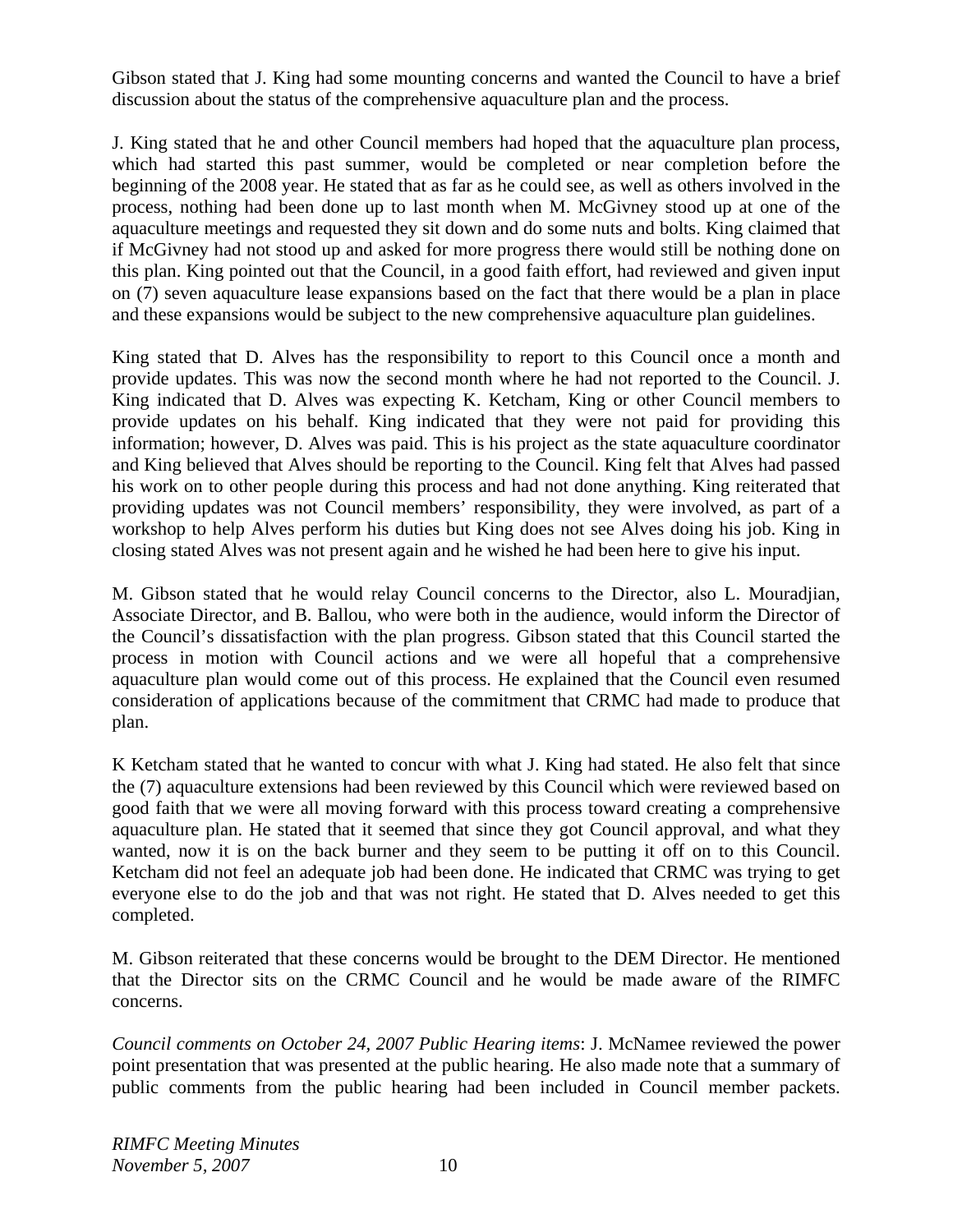McNamee first reviewed the proposed options pertaining to quahaug endorsements for shellfish commercial fishing licenses indicating that option #2 was the option recommended by the IAC.

M. Gibson asked for Council discussion and questions. S. Macinko asked which option represented status quo. J. McMamee indicated that option #2 represented status quo. There was some discussion about the exit/entry ratio.

**K Ketcham made a motion to make a recommendation to the Director to adopt option #2, retain 3:1 exit/entry ratio, and apply to eligible PEL's retired in 2007, which is also the recommended option by the IAC. S. Macinko seconded he motion.**

There was some discussion on the motion by the Council. There were no comments from the audience.

M. Gibson asked for a vote. **The motion passed unanimously, to recommend to the Director adoption of option #2 pertaining to quahaug endorsements for shellfish commercial fishing licenses, which is to retain the 3:1 exit/entry ratio, and apply to eligible PEL's retired in 2007.** 

J. McMamee continued with the shellfish sector and reviewed licensing options pertaining to soft-shelled clams (steamers). He explained that this was currently an open category; a shellfishermen could harvest soft-shelled clams with a non-quahaug shellfish endorsement. He reviewed the three (3) proposed options.

B. Ballou commented that he had passed out a color-coded spreadsheet to Council members that was created using SAFIS data showing the activity level of shellfish license holders as well as the changes from 2006 to 2007.

M. Gibson asked for Council discussion and questions. S. Parente asked if option #2 was inclusive or if the bullet items could be broken down. M. Gibson indicated that the bullet items all worked together to compose option #2. There was some discussion about PEL and MPL licenses.

S. Parente asked if he could make a modification to one of the bullet items. He wanted shellfishermen with a PEL quahaug endorsement to be able to get a soft-shelled clam endorsement. He felt that soft-shelled clams could be managed by adjusting bushel limits to control the effort.

#### **S. Parente made a motion to recommend to the Director to adopt option #2 but to add a provision that current PEL license holders be allowed to obtain the soft-shelled clam endorsement as well as MPL license holders. J. King seconded the motion.**

M. Gibson asked for Council discussion. S. Macinko asked what was the problem, if there was a problem statement what would it be. B. Ballou indicated that between 2006 and 2007 there had been a doubling of effort in one year. There had been a surge of effort and landings in the softshelled fishery. J. McNamee stated that in the shellfish management plan it was indicated that the other troublesome trend in that fishery was a decrease in CPUE.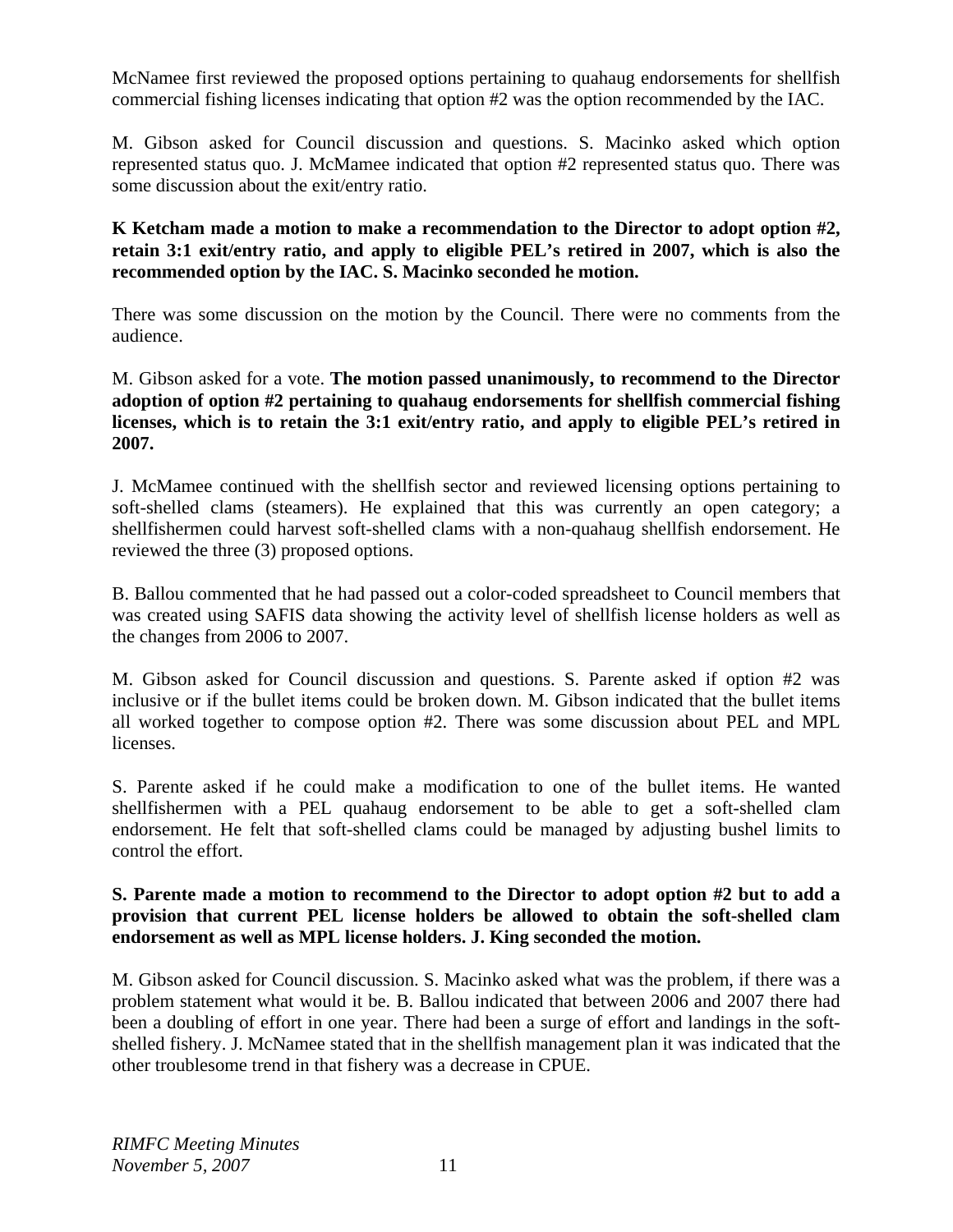S. Macinko stated that the motion would then add more people than in any other category. There was additional Council discussion.

J. King stated that it is actually too late, we all waited to long to do anything and the steamers are now gone. He stated that two shellfishermen came forward the beginning of the summer and asked that the bushel limit be reduced and that the size limit be increased and nothing was done because too many shellfishermen got greedy. He claimed there was nothing there now it was irrelevant.

M Gibson stated that the Council still needed to make a recommendation to provide some structure for management in the future.

M Gibson asked for audience comments on the motion.

An audience member stated he was for capping the effort noting the effort had already double in the last year. He was concerned about what would happen next year. He stated that a lot of these people who can not get another endorsement would be getting this clam endorsement and focusing on clams. He stated he was worried there would not be any clams after 2008 especially if it doubles in effort again. He indicated that the state got involved with this to late.

K Ketcham stated that at the IAC meeting members were also in favor of incorporating a control date.

There was further discussion by the Council.

**D. Preble asked to make a modification of the motion made by S. Parente to add option #3 to option #2, which would establish a contrail date of December 31, 2007.** 

**S. Parente rejected the modification, he was not in favor of a control date.** 

**M. Gibson stated that since S. Parente did not concur there would need to be a formal motion to amend the motion to add option #3 to the modified option #2 proposed by S. Parente. Gibson asked if there was a seconded. G. Allen seconded the motion for discussion purposes.** 

M. Gibson clarified that what the Council would be doing is recommending to the Director that there be a companion measure with this control date, which would allow the department to address escalating effort post 2007.

B. Ballou offered his interpretation, he stated that this simply provides bases for coming back to another regulatory proposal at some time in the future that could be tied to the December 31, 2007 effort as of December 31, 2007, but it would still need to go before a public hearing and full consideration. The Director could not just single handedly make this change.

M. Gibson responded to a comment made by S. Macinko stating that it was not likely that the Division was going to be able to add necessary funding or human resources to extend the shellfish surveys to cover steamer clams.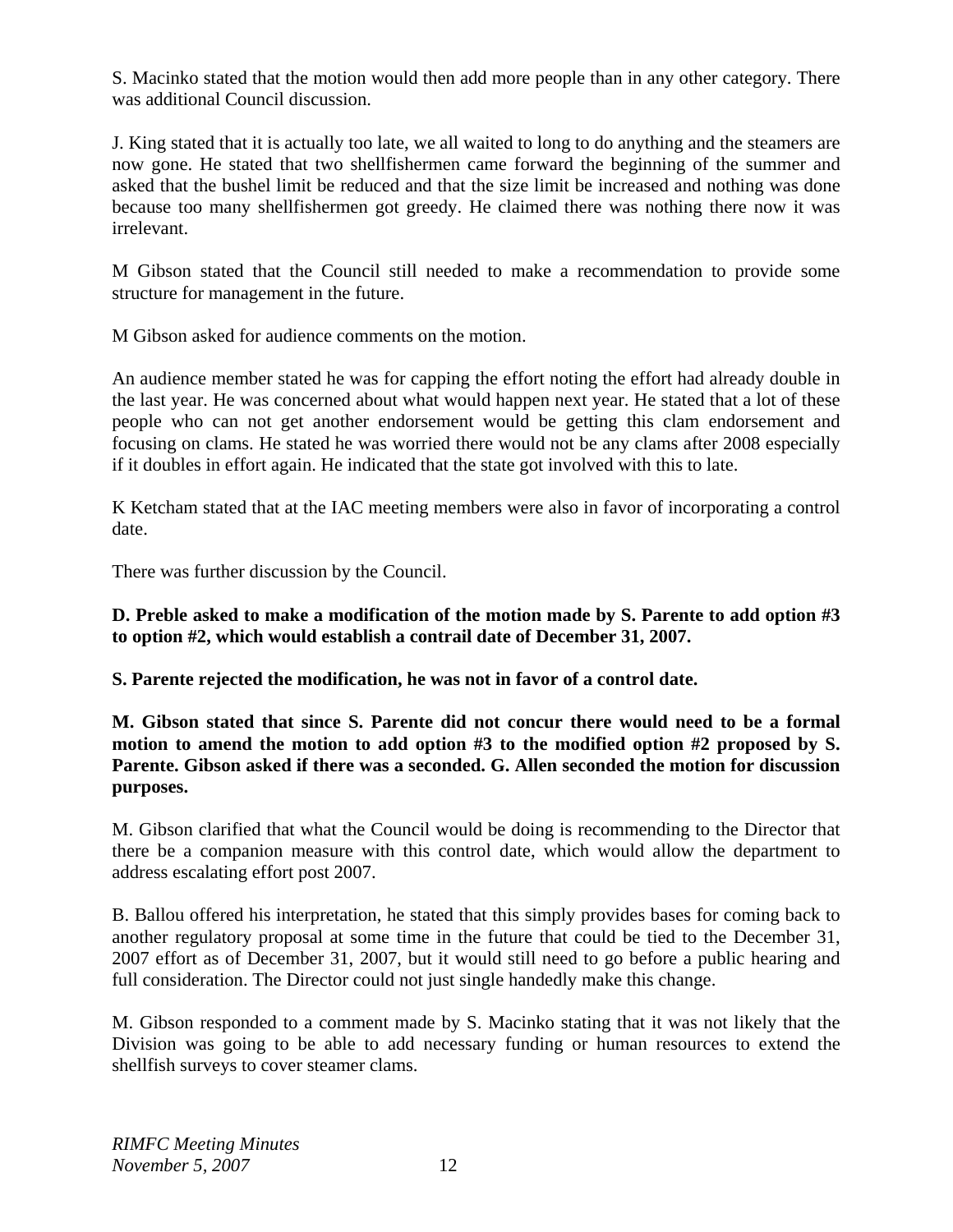S. Macinko stated he was uncomfortable doing resource management on the bases of no information on the resource so he indicated that he would abstain from a vote and stay out of this one.

D. Preble stated that the control date option would be another tool in the toolbox for the Director to use at some time in the future. He stated he did not have strong feelings on it.

G. Allen felt that adding option # 3 was an important step in the process of slowing down the depletion of steamer clams so that when the time comes something could be done about it.

A member from the audience asked what was meant by capping effort, was it capping the number of bushels or capping the number of licenses he felt that needed to be clarified.

C. Brown stated that if you can not count it, you can not manage it. He pointed out that if the state had enough funds to conduct a wind power project and drill hole all over, one would think there would be enough money to conduct a simple soft-shelled clam study. He was not happy to hear that we did not have a handle on a species that was completely indigenous to RI and a very valuable resource to a lot of people.

**M. Gibson ask the Council for a vote on the motion which included the modified option #2 as modified by S. Parente with option #3 the control date. The motion failed; one in favor (G. Allen), five opposed (K. Ketcham, J. King, S. Medeiros, S. Parente, D. Preble), one abstained (S. Macinko).** 

**M. Gibson asked for a vote on the original motion, which was option #2 as modified by S. Parente to include a provision that current PEL license holders be allowed to obtain the soft-shelled clam endorsement as well as MPL license holders. Five (5) in favor (K. Ketcham, J. King, S. Medeiros, S. Parente, D. Preble), 2 abstained (S. Macinko, G. Allen), none opposed, the motion passed.**

J. McNamee continued with the next sector, which was the finfish sector. He reviewed the highlights of the proposed finfish management plan. He then explained that for the finfish there were two finfish endorsements; restricted finfish endorsements, and non-restricted finfish endorsements. Currently there are no new restricted finfish endorsements and non-restricted finfish endorsements are currently open. The proposal was to remain at status quo, which were no new restricted finfish endorsements. This was the IAC favored option as stated by K. Ketcham.

There was Council discussion lead by S. Macinko. S. Medeiros agreed with S. Macinko that at some point we should be able to let someone in to the fishery.

J. McNamee added some additional information by stating that under the current effort this year there were closures in the summer flounder fishery, closures in the striped bass fishery, and we hit triggers in the scup fishery, under current effort. M Gibson indicated that we could expect those to be exacerbated if quotas were reduced.

S. Macinko stated that this was more restricted than what the Council just did with shellfish. He stated that at 3:1 you let five in and you are still declining effort. He commented that he realized that it was a balancing act.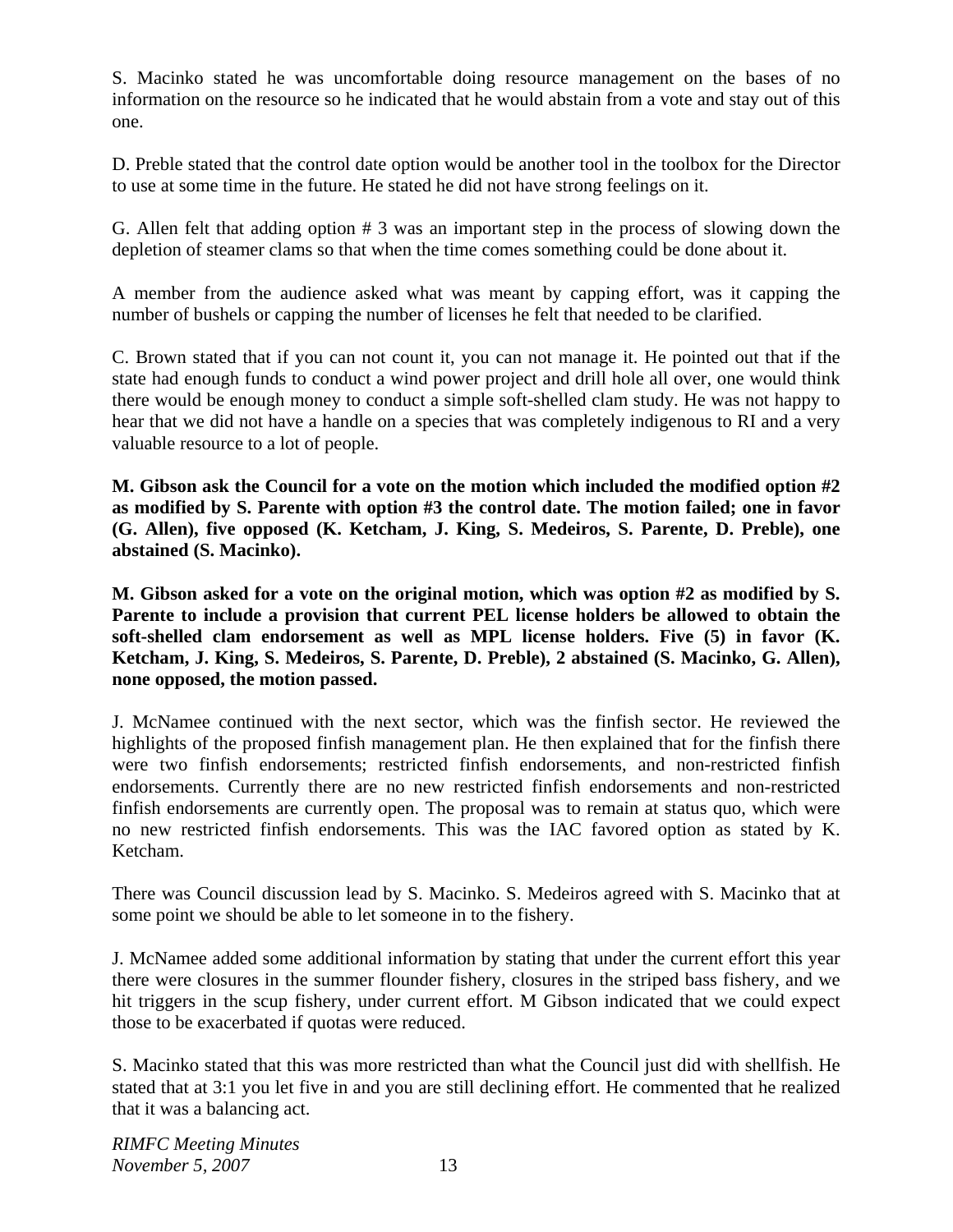K. Ketcham wanted to point out that there was a difference between shellfish and finfish. He stated that finfish are impacted by federal regulation with set quotas however with shellfish there are no state quotas and there is no problem with the shellfish fishery at this time that is why the Council voted to let it open up to a smaller number of new applicants. The reason for not opening up the finfish fishery was because of the shirking quotas applied by the federal government. He indicated that he could not see how it could be opened to new licenses.

#### **S. Parente made a motion to recommend to the Director to stay at status quo; no new restricted finfish endorsements. The motion was seconded by K. Ketcham**

M. Gibson asked if there was any other discussion from the Council. There were no comments from the Council. Gibson then opened up discussion to the audience.

L. Dellinger stated that he was in agreement with S. Macinko that there are other way to do things but as far a licensing goes with finfish we really do not know what these retired licenses were doing with them, they had some landings. He stated that there is no cap on effort and until we have all the numbers, he felt it was crucial to be cautious.

C. Brown stated that we all would like to see younger people get in to the business, but how can you let someone get involved in something that does not have any legs to it and that was all messed up. He stated that he was in agreement with K. Ketcham. He stated it was unfortunate but much of the management we have now is keeping people from getting into the fishery.

S. Macinko made a comment that now we have crack, unsafe sex, and commercial fishing; keep your kids away from all of them. He apologized for the comment and stated that this goes on every year. He stated they would have to be more creative with an argument not to open restrictive finfish licensing.

J. Grant stated that he wanted to parallel what L. Dellinger had stated. He indicated the best way to review a retired license would be to go through the SAFI system.

M. Gibson asked if there was any other Council discussion before he called for the vote. There was none.

**Gibson asked Council members to vote on the motion to recommend to the Director to stay at status quo; no new restricted finfish endorsements. Five (5) in favor (K. Ketcham, J. King, G. Allen, S. Parente, D. Preble), two (2) opposed (S. Macinko, S. Medeiros), the motion passed.**

J. McNamee continued with explaining the next public hearing item, which were gear endorsements for purse seining and mid water/pair trawling. He indicated that currently these were open categories, which could be harvested under the non-restricted finfish endorsement. He explained that the proposal was to establish means for controlling purse seine and mid water/pair trawling activities and read the bullet items of the proposal.

M Gibson gave some background for this proposal and stated this was the Councils' opportunity to stake out a position and give some meaningful recommendations to the Direct on this issue.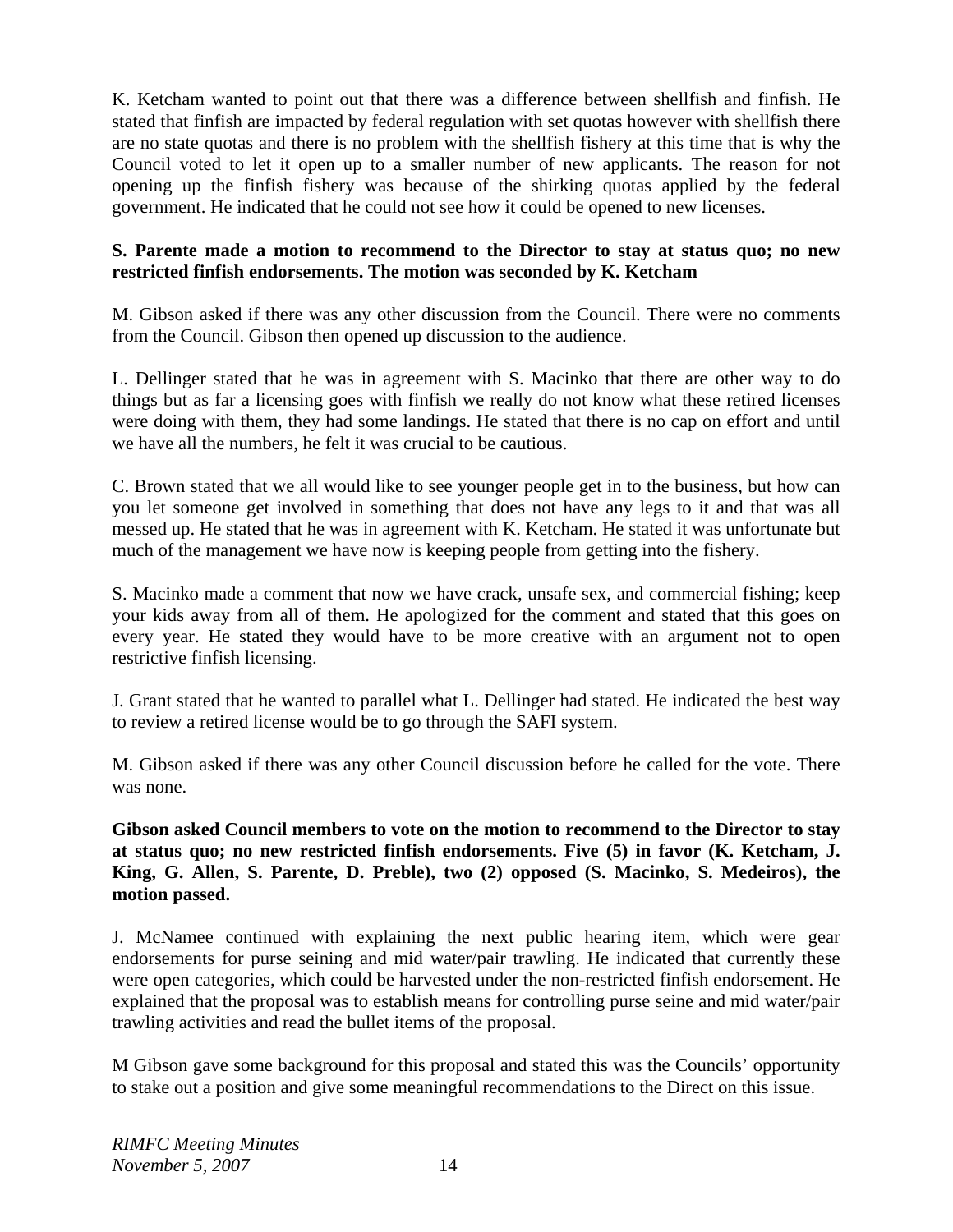**D. Preble made a motion to recommend that the Director adopt the proposal, which would establish means for controlling purse seine and mid water/pair trawling activities. S. Medeiros seconded the motion.** 

**K. Ketcham stated that he would like to make a friendly amendment to the motion. He stated that he would like to delete the control date requirement.**

S. Medeiros stated that he thought there should be a control date. D. Preble concurred with S. Medeiros that there should be a control date.

M. Gibson stated that the two members would not agree to the friendly amendment therefore, Ketcham would have to make a formal amendment. Ketcham stated that he was not in favor of the proposal as it stood. He did not feel it achieve the goal they wanted.

D. Preble spoke to the control date and the importance.

Gibson asked if there were any further comments from the Council. There was none. Gibson opened the floor for comments from the audience.

R. Fuka stated that he encourage the Council to consider K. Ketchams' amendment to the proposal pertaining to the control date.

C. Brown stated that he thought this looked like more of a revenue opportunity for the state than for a regulatory opportunity for fishermen. Everything has to be based on science if the fishery can support more people then it should. If it can not then it can not. He indicated that he had a pair trawl permit for almost thirty years but he does not have a lot of landings. He did not feel this was hitting at the essence of the problem, which was that out-of-state pair trawlers were whacking the ends off lobster gear set by RI fishermen. This proposal dose not address the problem but penalizes the RI fishermen who work well with the lobstermen.

B. Westcott stated that this proposal should target the out-of-state boats in these fisheries but not persecute state boats. S. Medeiros stated that you can not target just the out-of-state boats.

M. Bucko asked a question for clarification of the control date that if anyone who was licensed before that date would be unaffected by any changes.

B. Ballou clarified by stating that a control date in itself means nothing the applicability is if in the future there was ever a proposal based on the concerns of a given resource that might suggest a need to ratchet back in either the amount of effort or the number of participants the control date would allow this to occur. If this never happens then the control date would just sit on the books and not mean anything.

K. Ketcham emphasized the fact that if this went through with the control date it was potentially eliminating anyone from the state of RI from ever being able to catch menhaden to sell for lobster bait and it would be a disservice to everyone in the state for the Council to go forward and approve this with a control date. He does not see how anyone would benefit from this.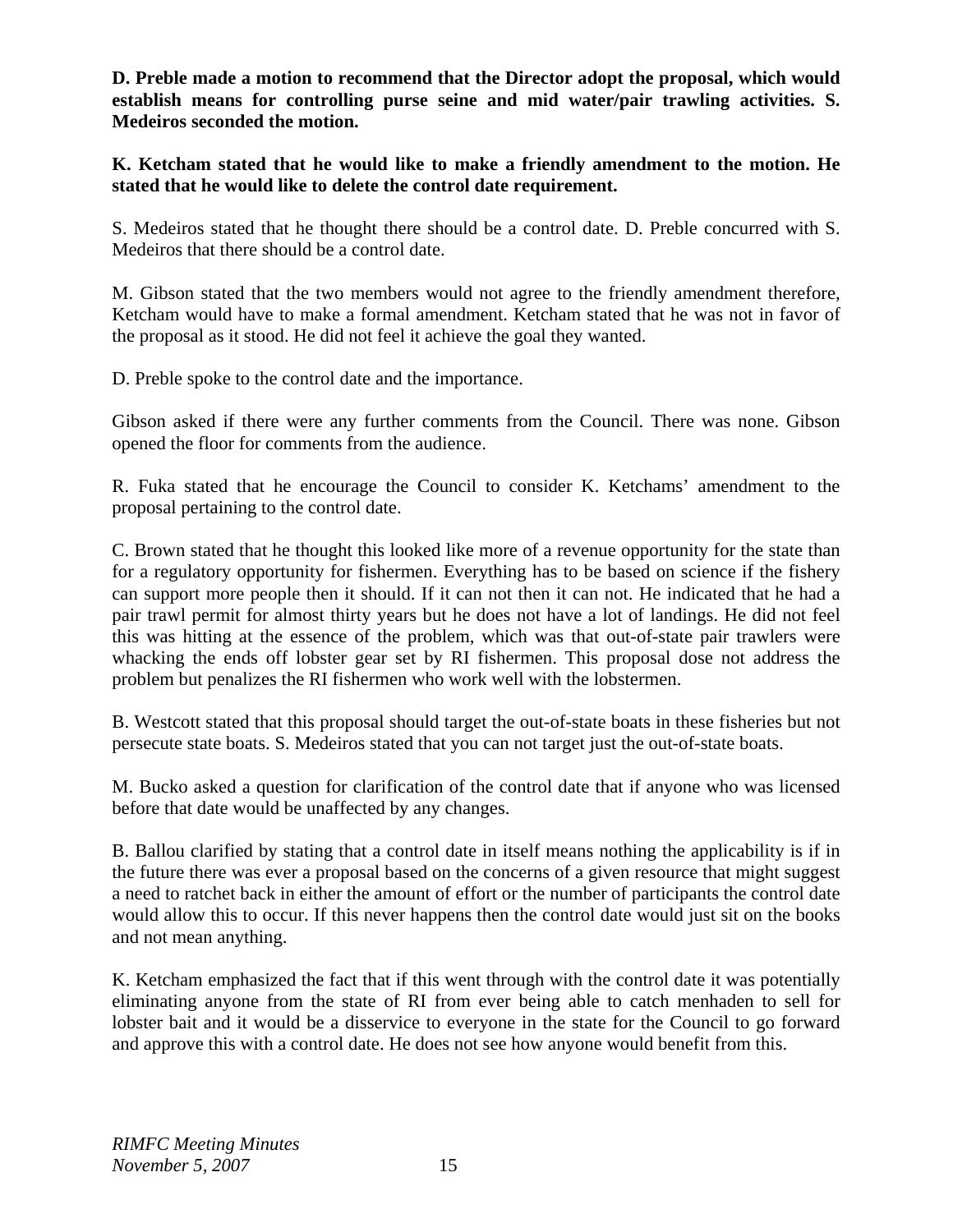**D. Preble stated that these arguments do carry some weight. He stated that he would like to modify the langue to state: Establish a December 31, 2007 control date for NEW ENTRIES in the purse seine and mid water/pair trawl fisheries.** 

### **S. Medeiros stated he concurred with the modification to the proposal.**

G. Allen asked how would this change relate to out-of-state vs. state fishermen.

D. Preble stated that the idea is to be able to control new entries after December 31, 2007 and this would apply to out-of-state boats as well.

**After further discussions, D. Preble stated that he wanted to retract his modification to the motion and instead delete the control date option in the proposal all together. S. Medeiros withdrew his second.** 

**The motion made by D. Preble to recommend to the Director to adopt the purse seining and mid water/pair trawling proposal without the control date option was seconded by S. Parente.** 

M. Gibson asked the Council to vote on the motion. G. Allen asked for further discussion first.

L. Dellinger stated that he sat in on the IAC meeting where this proposal was discussed and he did not see some of the key points they spoke about. He explained that one of the items they talked about was licensing these vessels because the problem was the out-of-state boats hire a local licensed fishermen and have that person sit on their boat while they destroy all the lobster gear.

M. Gibson stated that it was not listed here because it required statutory change and it was something that B. Ballou would be addressing with his list.

**M. Gibson asked the Council to vote on the motion to recommend to the Director to adopt the purse seining and mid water/pair trawling proposal without the control date option. Four (4) in favor (K. Ketcham, J. King, S. Parente, D. Preble), one (1) opposed G. Allen, two (2) abstained (S. Macinko, S. Medeiros), the motion passed.**

J. McNamee continued with the last sector, which was the crustacean sector. He reviewed the crustacean management plan highlights then reviewed the body of proposed licensing regulations. He indicated that currently there were no new lobster endorsements available then reviewed the proposal.

M. Gibson stated that he had spoken with B. Ballou after reviewing comments from the public hearing and they both thought they would be able to streamline the proposal to met the goal which was to ensure that anyone who obtained a trap allocation through the pending transfer program would be able to fish those traps. However, the law currently on the books stated no new lobster endorsements, which was in conflict and needed to be addressed to accomplish this goal.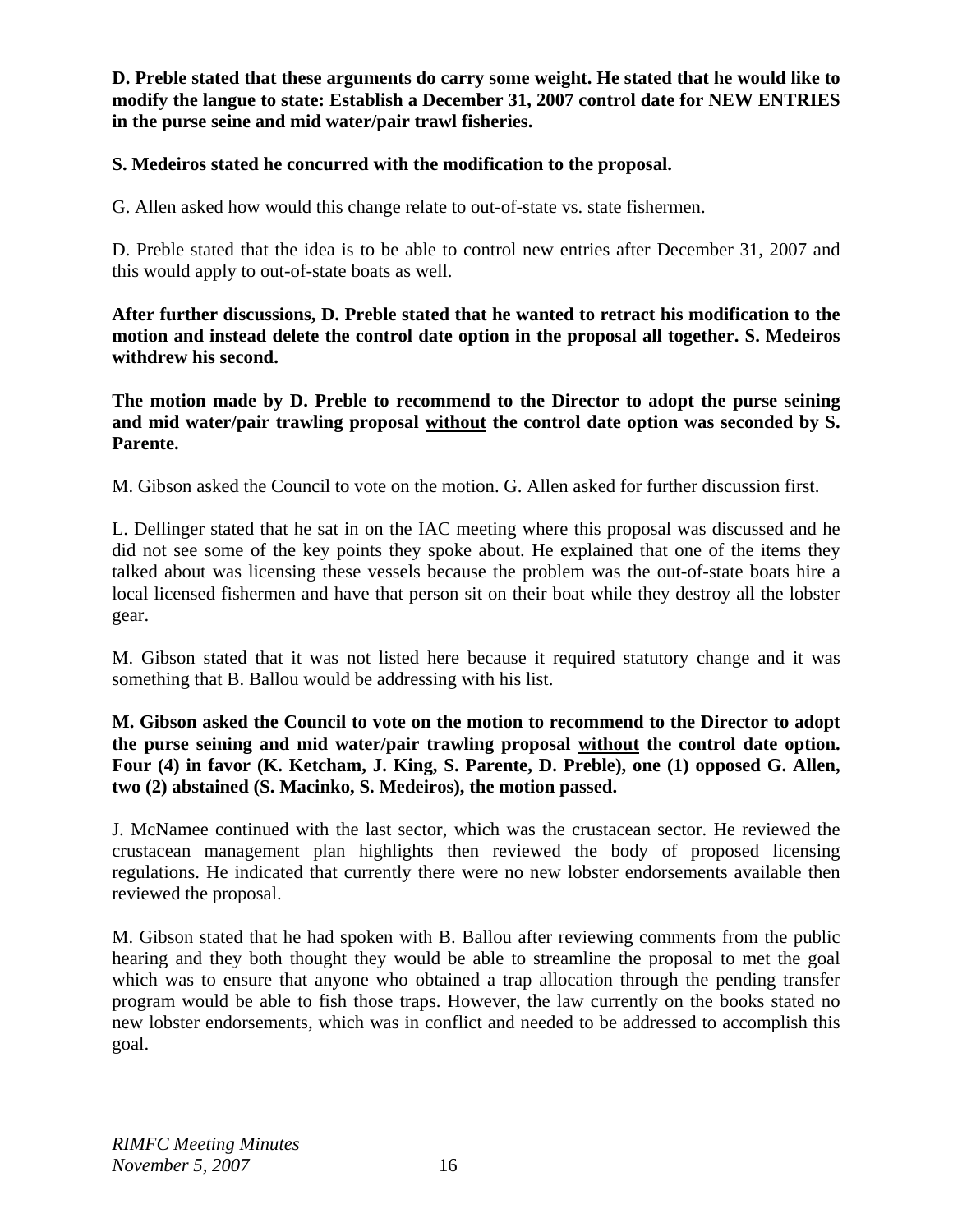S. Parente then stated for clarification that the proposal would then essentially just be bullet item number four to allow anyone who obtained a trap allocation through the pending allocation transfer program to get a lobster trap endorsement - for residents only.

There was Council discussion and questions asked of B. Ballou.

**K. Ketcham made a motion to recommend to the Director to issue a PEL with a lobster endorsement to people who have trap allocation transfers in place. J. King seconded the motion.**

M. Gibson asked about the option pertaining to the repeal of 100-pot basic gear and harvest level. B. Ballou stated that provision should also be added to the motion so the books can be cleaned-up.

**K. Ketcham agreed to add this to the motion so the motion would be to recommend to the Director to issue a PEL with a lobster endorsement to people who have trap allocation transfers in place, and to repeal the 100-pot basic gear and harvest level**.

M. Gibson asked for Council discussion. There was no discussion, so Gibson opened the floor to audience comments.

L. Dellinger stated that he would like to see a PEL with a lobster trap gear endorsement attached to it because if someone buys an allocation then decided they do not like lobster fishing and sells their allocation we do not want to see that license turn in to a mobile gear therefore adding more effort in to the industry. He stated that if you are not fishing with traps then you should not be fishing at all. He explained that the key with traps is the effort control.

K. Ketcham asked if the motion could be amended to state to issue a PEL with a lobster trap endorsement. Then it would not affect anyone else, this particular license would be only for lobster traps. J. King was in agreement with the modification to the motion.

An audience members asked for clarification on when a person sells his allocation how this effects it.

**M. Gibson asked for a vote on the modified motion, which wa**s **to recommend to the Director to issue a PEL with a lobster trap endorsement to people who are residents, have obtained trap allocation transfers through the pending allocation transfer program, and can show proof of purchase. In addition, repeal 100-pot basic gear and harvest level**.

**M. Gibson asked for a vote. There were six (6) in favor (K. Ketcham, S. Medeiros, J. King, D. Preble, S. Macinko, G. Allen), none opposed, one (1) abstained (S. Parente) the motion passed.** 

J. McNamee stated that there was one last item; he stated that this piece of the licensing regulation did not fit in to the licensing sectors as they were broken out in to the three management sectors. He asked Council members to recall that last year there was a proposal to amend the sale of a business section to remove the requirements of the buyer. The Council requested further deliberation on that issue so this year the IAC met again and deliberated and the Director eventually acted on that item and removed the fishing activity requirements for the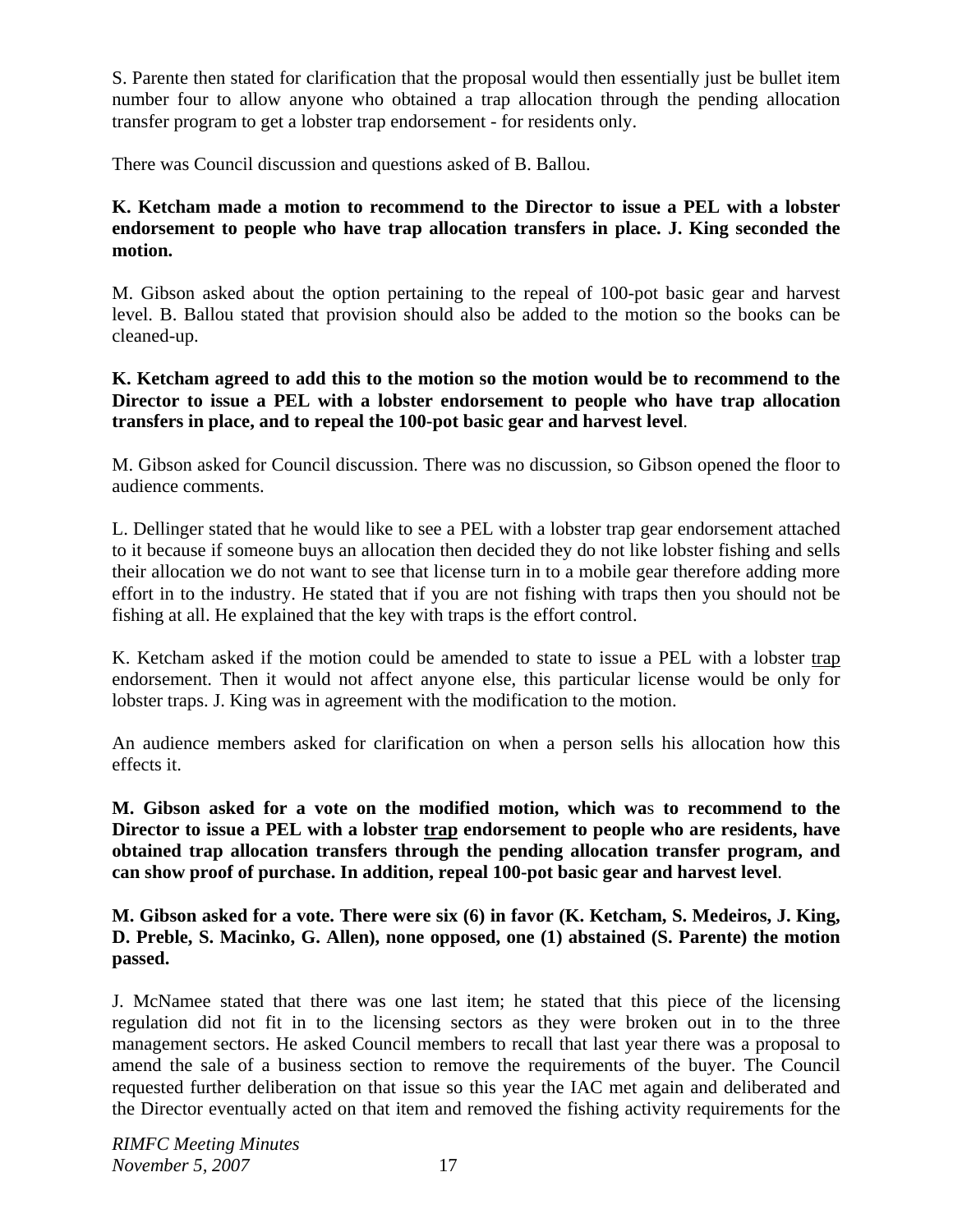buyer. McNamee explained that one thing that was inadvertently removed with that section was the requirement that the sale transaction take place amongst residents so one technical amendment to the licensing regulations would be to reinsert the residency requirement to that section.

*Approval of IAC Agenda -K. Ketcham*: M. Gibson asked if the agenda reflected the items that D. Preble had put together and if K. Ketcham was all right with this. Ketcham indicated that he was fine with the agenda. S. Parente had some questions for clarification of items on the agenda.

M. Gibson asked if there was consensus from the Council to go forward with this agenda and asked if Ketcham had a date in mind. Ketcham indicated that November 13, 2007 was a good date for him. There were no objections to approving the agenda. The agenda was approved.

*Approval of Lobster AP Agenda – J. King*: M. Gibson read the agenda items and noted that the meeting was scheduled for November 14, 2007 at Fort Wetherill in Jamestown.

L. Dellinger asked if there could be an additional agenda item added to the agenda. He asked if there could be a discussion about the trap tag effective dates between federal and state regulations. J. King had no objection to adding this item.

There were no objections to approving the agenda; the agenda was approved as modified.

*Council review of 2008 schedule*: N. Scarduzio stated that this was a tentative 2008 schedule for Council review and for feedback at the December Council meeting. She indicated that Council meetings were scheduled for the first Monday of every month except for two months where there were conflicts with ASMFC meetings such as February and May. She asked Council members to review the calendar and give feedback at the December meeting.

## **Old Business**

*Comprehensive RI fisheries legislation – B. Ballou*: B. Ballou stated that he had nothing new to report since the last Council meeting. He indicated that he had met with the Director that morning and he was looking at December to bring a package to the Council of draft legislative proposals. The list that the Council was provided was the list he would be working from.

# **FYI**

*Second letter of the solicitation for Groundfish AP*: N. Scarduzio stated that the second solicitation letter was mailed out on October 12, 2007, and the deadline for applications was November 9, 2007. She explained that once the deadline was over, the applications that have been received would be submitted to the Division of Law Enforcement for background checks. Pending the completion of the background check approved applicants may be ready for the December Council meeting for Council review.

*Public Hearing Summary document for November 27, 2007 public hearing*: N. Scarduzio stated this was an FYI item for the Council. The document indicated what items would be heard at the November public hearing.

## *Post Agenda Discussion*:

D. Preble asked for clarification if C. Brown would be able to address the Council with his proposal at the December Council meeting. Gibson indicated that he would be given a time slot.

*RIMFC Meeting Minutes November 5, 2007* 18